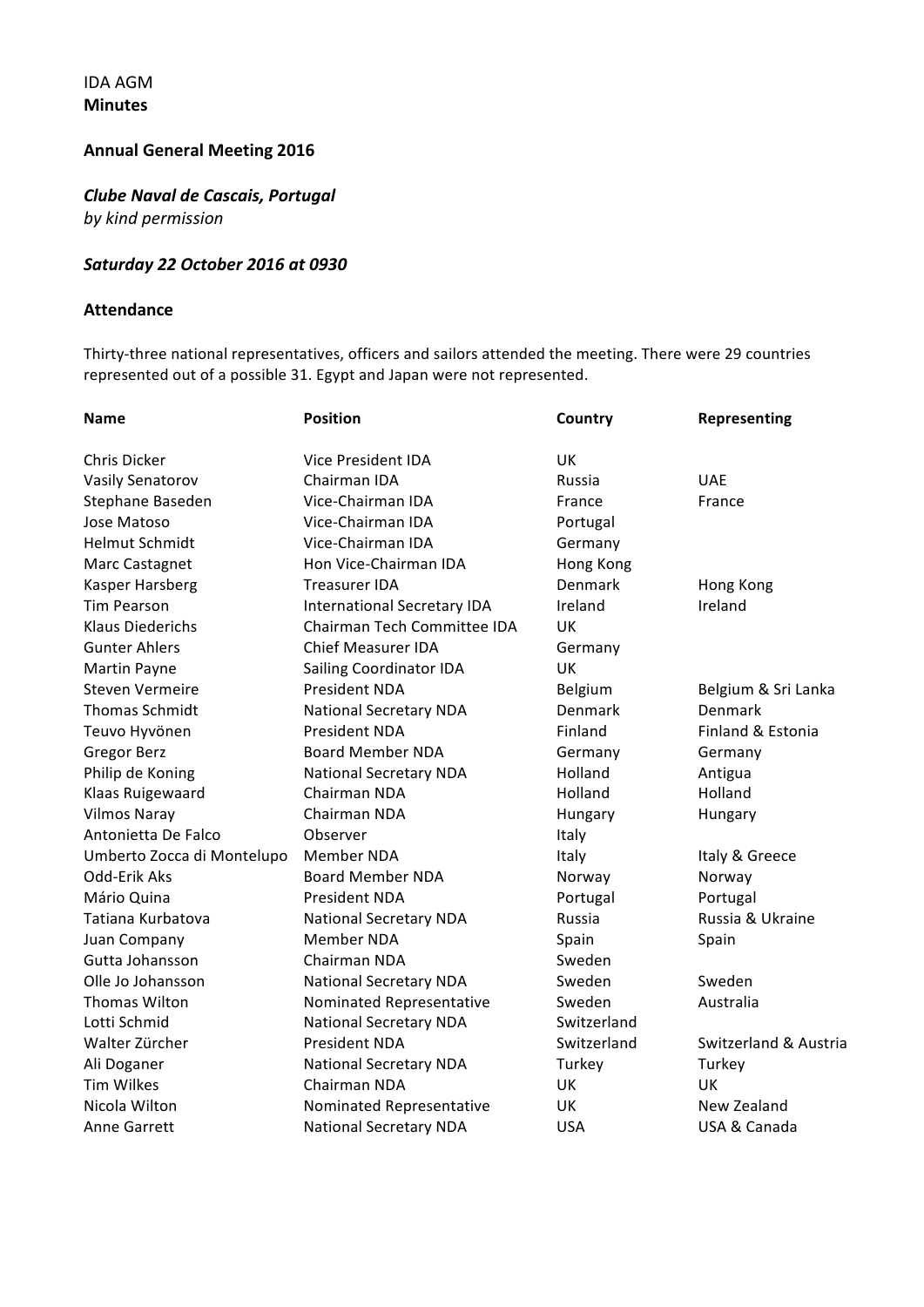## **1. Declaration of Proxies**

| Proxies were received and verified as follows: |
|------------------------------------------------|
| UAE                                            |
| Hong Kong                                      |
| Sri Lanka                                      |
| Estonia                                        |
| Antigua                                        |
| Greece                                         |
| Australia                                      |
| Austria                                        |
| New Zealand                                    |
| Ukraine                                        |
| Canada                                         |
|                                                |

## **2.** Apologies for absence

| Apologies were received from: |                           |           |  |
|-------------------------------|---------------------------|-----------|--|
| <b>HM King Constantine</b>    | President IDA             |           |  |
| Poul Ricard Hoj-Jensen        | <b>Vice-President IDA</b> |           |  |
| Marc Castagnet                | Vice-Chairman             | Hong Kong |  |
| Sophia Hoj-Jensen             | <b>National Secretary</b> | Antigua   |  |
| Peter Bowring                 | <b>National Secretary</b> | Ireland   |  |
| Cameron Good                  | Chairman NDA              | Ireland   |  |

### **3. Confirmation of 2015 Minutes**

The Minutes from the 2015 AGM were taken as read. Proposed by Teuvo Hyvonen, seconded by Tim Wilkes and unanimously approved.

## **4. Chairman's Report**

IDA Chairman Vasily Senatorov welcomed the delegates to Cascais for the 2016 AGM and, on behalf of all present, he thanked the Clube Naval de Cascais for hosting this year's meeting.

### **Events 2016**

In 2016 two IDA championships were held: The European Championship in Saint Petersburg and the GC in Hornbaek.

The Europeans attracted 45 boats to the Easternmost part of the Dragon circuit in St Petersburg. The 25 international and 20 Russian entries represented 14 nations and reflected a sound mixture of the world's best professionals and Corinthians. Fifteen of the crews were from the top 20 of the IDA ranking list. Mr Senatorov played a short video which highlighted not just the venue and close racing but also the views of the competing sailors. This video will form part of a wider marketing campaign to promote the class.

The second major event was the Gold Cup in Hornbaek that brought together 76 boats from 16 nations including two from overseas – Hong Kong and Japan. The highlights of the shore life in the community of Hornbaek were the gala dinner sponsored by the local fashion designer and event sponsor Ilse Jacobsen and the reception on board the Royal Danish yacht hosted by HRH Prince Henrik. The Chairman commented on the strong currents in the racing area. He also referred to a widely publicised incident in which a power boat damaged the rig of one of the participants between races, and said that the whole chain of events, decisions and comment which followed upset a number of sailors. He regretted the bad publicity that this had brought to the class and said that the IDA needed to be vigilant in managing its major events.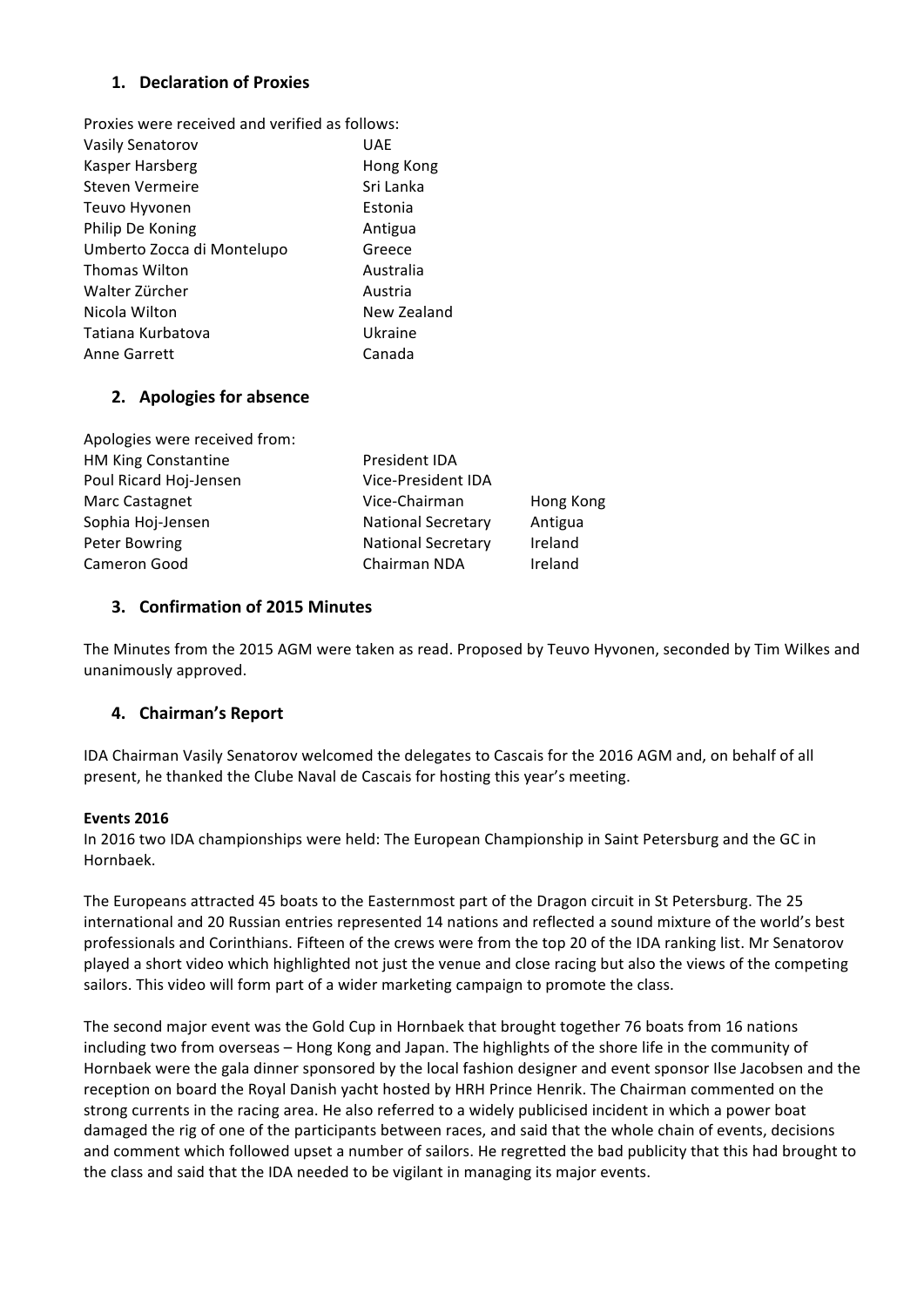A successful series of five Grade One events was held in 2016 starting with Prince Philip Cup in Australia in January, the Grand-Prix of France in February, the Juan Carlos Trophy in Portugal in April, the Grand-Prix Guyader in May and the Grand-Prix of Germany in June. As you can see, the Grade One circuit starts in Europe relatively early and finishes in the first half of the year.

The events were all well-organised despite difficult weather conditions at some venues. However, the officers are concerned about the general trend of declining numbers of participants at nearly all venues.



One of the reasons for declining numbers that has been expressed by some sailors, and referred to at the GC owners' meeting, was that sailors gradually tire of going to the same places every year, especially when the travel distances are great. The Chairman said that the message he was getting was that they want to sail at places with reliable weather conditions, good logistics and they are also eager to test new venues in warmer places. 

## **Events 2017**

This has prompted the IDA to think about the future of the circuit of Grade One events and try to explore some development without damaging the existing events. One of the decisions taken by the officers was to change the schedule for 2017 and, with approval of the OA and existing sponsors and taking into consideration the timing of other events. So next year the circuit will start again in January in Australia, come to Europe in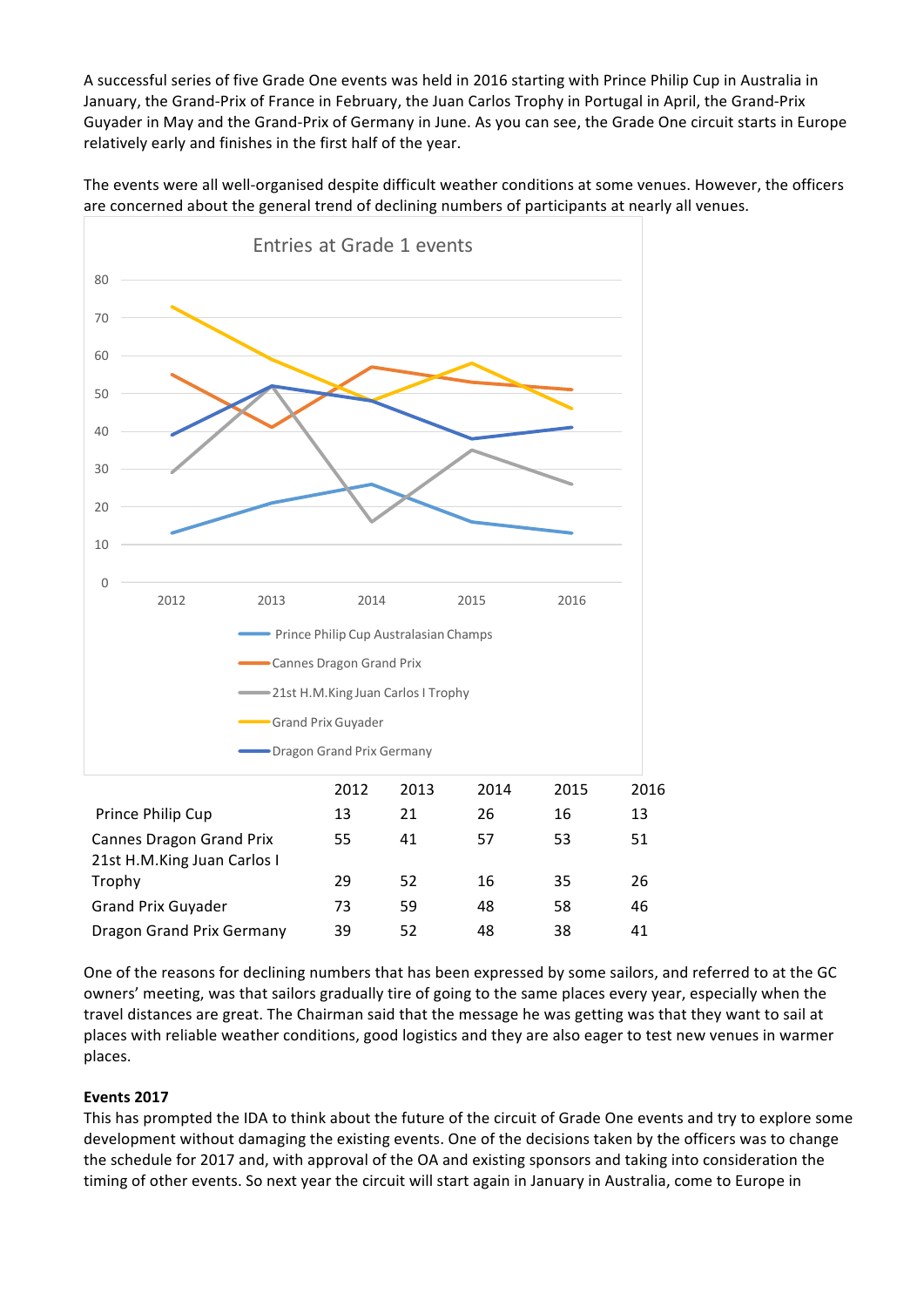February to Cannes, go further in April to Cascais where the WC will be carried out in June and then after Kuhlungsborn in July come down to Lake Garda in early October.

Douarnenez is organizing the French Open at the beginning of May and has agreed to skip 2017's Grade One for one year, organising it in 2018 again. Mr Senatorov expressed his gratitude to Mr Guyader the sponsor and generous organizer of the Grand-Prix in agreeing to make this adjustment.

The Chairman said that next year's programme was going to be busy but well-structured, starting in the South early spring, going further clockwise to the South-West, climbing up to the North in summer and going down to the South again in late summer and early autumn. He commented that the Executive Board needed to be flexible in its approach to selecting venues for the Grade One circuit, with a view to finding the best venues to attract the greatest number of Dragon sailors.

### **Change**

Vasily Senatorov commented on the impact on our class of wider changes occurring in the sailing world, including the future of Olympic sailing, and adjustment to the demands of the IOC who is the major sponsor of sailing at the highest level. He expressed his support for Kim Anderson from Denmark who is a friend to the Dragon class, and said that if one of the most active Dragon sailors becomes the WS President it will be a very clear signal to the sailing community how alive our class is!

Other challenges include the preference of younger sailors for speed, typified by foiling and surfing designs, and a reluctance to sail in the traditional keelboat classes such as the Dragon. Additionally, the whole economic and geopolitical situation has created much uncertainty and insecurity which has impacted the leisure market and general willingness to travel. These challenges have affected new Dragon builds and absolute numbers of boats all around the world – with a few notable exceptions where the ready availability of reasonably priced second hand boats has helped to boost numbers.

Given these factors it is all the more important to focus on local club and national events. Our future efforts to promote the Dragon will focus on existing Dragon families (where the Dragon provides an excellent platform for communication with teenagers), but also on sailors aged 45+ who have the time and resources to enjoy the unique qualities and attractions of the Dragon.

### **Member Survey**

The results of the first ever member survey are reported on elsewhere by Dr Helmut Schmidt. The Chairman wished only to highlight that the absolute majority of almost 500 sailors welcomed the job done by the IDA. He thanked Vice Chairman Schmidt for his role in analyzing the survey circulated earlier in the year by the Secretary. 

### **The Future**

The Chairman said it was evident that our class is very much alive. He pointed to the very active role of the officers in the past year and thanked the team of Vice-Chairmen Mr José Matoso, Mr Stéphane Baseden, Dr Helmut Schmidt, Honorary Vice-Chairman Mr Marc Castagnet, IDA Treasurer Mr Kasper Harsberg, IDA General Secretary Mr Tim Pearson and last but not least our Sailing Coordinator Martin Payne for their sincere commitment to our class. He also thanked the numerous supporters and volunteers of the class including the National Presidents and Secretaries.

He emphasised that the IDA was not in any way complacent about the challenges it faces. He outlined that our marketing and promotional efforts would continue – with our Yearbook, on our web-site, through the social network with the Dragon international community on Facebook, face to face at the major events, and also through the Owners' meeting at the  $GC$  – but they would intensify with a presence on other channels such as YouTube, major sailing print channels, TV-channels, and other print media, so that we would reach outside our class to communicate the huge values the Dragon possesses and attract newcomers to our community.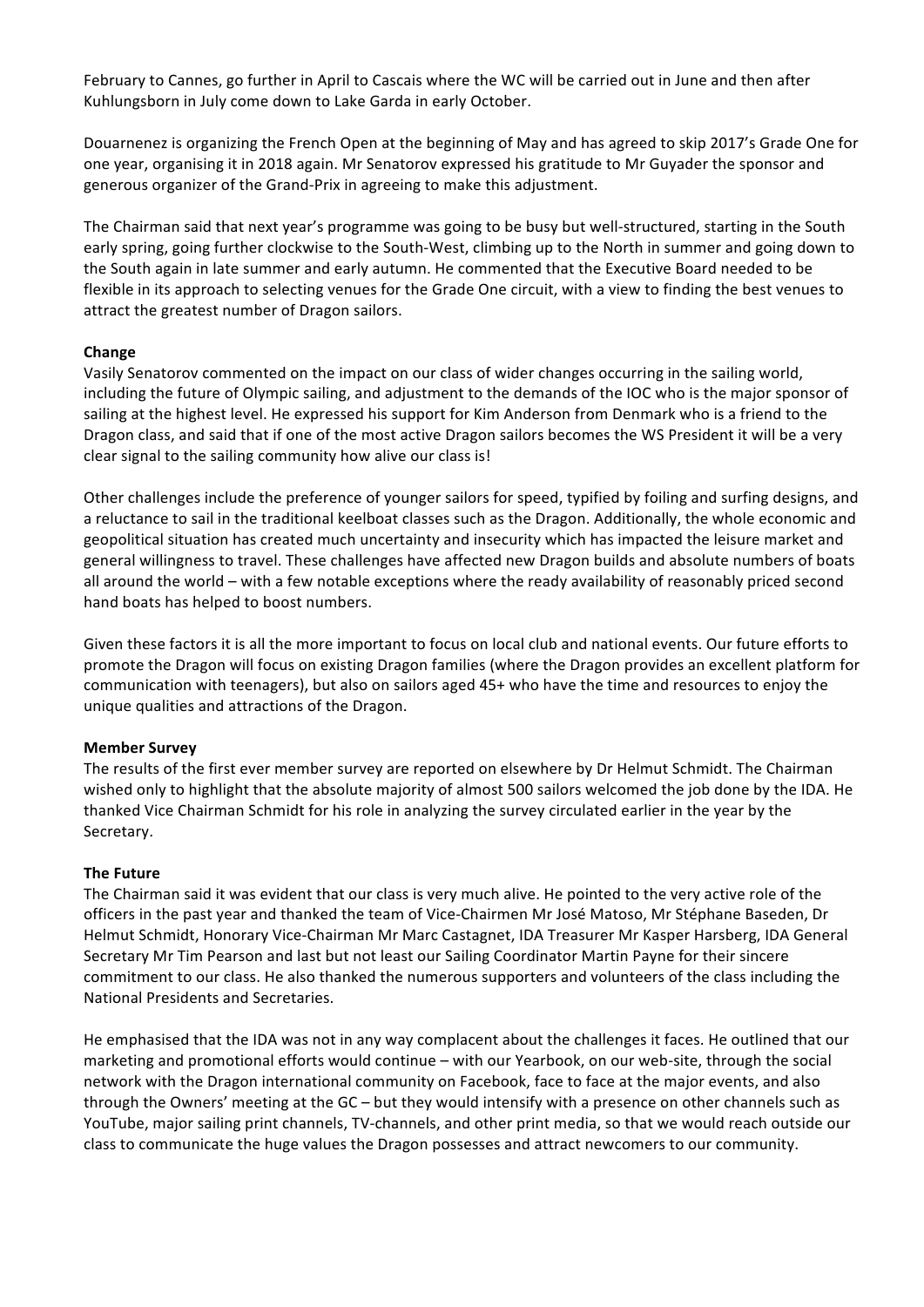### **Sponsorship**

In order to continue this effort, we need funds via top level sponsorship of the IDA. In order to facilitate this, we need to create a non-profit entity which will exist side-by-side with the IDA and the structure of this is outlined elsewhere by the Treasurer. Work on this has begun and the delegates will be consulted and updated as the IDA develops this.

Mr Senatorov outlined another component of making the class interesting for sponsors - the development of a marketing product named "Dragon sailing". Having researched the market, he selected an internationally established company - ICARUS sailing group - who produced the film of the EC in Saint-Petersburg referred to earlier. We also need funding to ensure a high level of organization of events both on the water and on the shore - experienced Principal Race Officers and International Jury members, and education of the measurers. We see how difficult it is for the protagonists of Corinthian-only events to obtain sponsorship. We want to create clinics for newcomers to let them experience the advantages of the class at the nicest places, we want to give the young sailors a chance to participate at the major events through providing them a boat for free, we want to give a greater number of the competitors prizes of better quality.

### **Technical Committee**

The Technical Committee is a key part of the IDA structure. We are all very proud of the Dragon as the biggest one-design fleet of keelboats in the world. Ensuring that all boats must comply with class rules and regulations is a large and complex task. Mr Senatorov thanked the Chairman of the TC, Klaus Diederichs, together with his team for their tireless work during the year.

### **Executive Board changes**

Finally, the Chairman advised the AGM that according to our Constitution José Matoso will resign from his position as a Vice-Chairman of the IDA and the Officers will propose Honorary Vice-Chairman Marc Castagnet to take his place as a regular Vice-Chairman. He thanked Mr Matoso for his big commitment to the IDA and wished him many top places especially next year on his home waters at the World Championship in Cascais.

### **Vasily Senatorov**

Chairman IDA

## **5. Survey Findings 2016**

Vice Chairman Helmut Schmidt outlined the key findings from the member survey carried out via Survey Monkey earlier in 2016. The survey generated very positive feedback with almost 500 responses; it showed that the IDA is on a good track but there is scope for improvement; it showed strong support for 'no radical changes', but we must do more in marketing to 'younger' sailors, and provide support for club level sailing and promotion of Corinthian regattas. The survey highlights are summarised in Appendix 1.

### **Discussion**

The delegates congratulated the IDA officers on carrying out this valuable piece of research which will guide future decisions about our class. They requested that it should be repeated at regular intervals so that we can track changing views.

## **6. Treasurer's Report and Budget 2016**

### **Overview**

As agreed at last year's AGM, the provision in the IDA rules permitting the association to levy a royalty on championships and Grade 1 events was implemented. This allowed the IDA to balance the accounts and as a result we have managed to stop the losses on our reserves and recover from previous years. Another driver in this recovery has been the strong focus from our Secretary on making significant savings on costs. This put us in a better position to invest in areas that can improve the administration and communication within our class.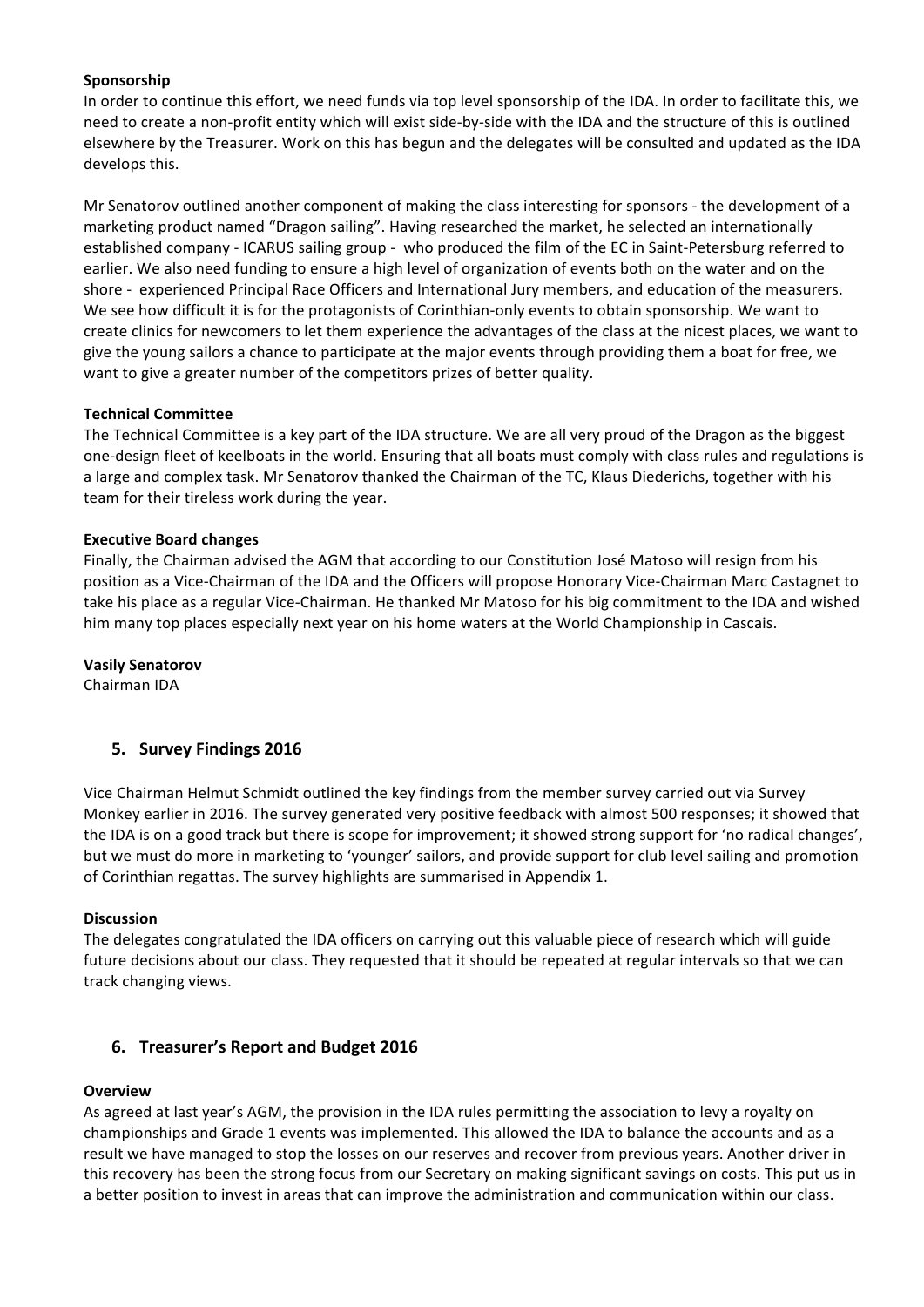One area that requires focus is the digitising of our records such as minutes, measurement certificates and so on. The budget for 2017 includes a provision of £3,200 to scan and register our files so they are easy to track and use when needed.

The Sailing Coordinator role was engaged for the third year and is now a clearly defined position that supports the Organising Authorities in the preparation of championships and, when needed, support during the event. The general message from the sailors is that they appreciate having a Sailing Coordinator for all our major events. 

The Secretary and I are still facing challenges identifying/ capturing incoming payments on our account. Therefore, a memo regarding payment of subscriptions will be circulated to all class secretaries so incoming payments will have the correct identification of the sender.

The 2016 receipts and payments account shows an increase in our reserves of £8,976 versus the budgeted £1,200. 

### **Receipts**

Income was £2,000 lower than in 2015 if you ignore the impact of the IDA royalty. The reason for this is the lower revenue on subscriptions that follows the decreasing numbers of active boats registered. Another key factor is the decrease in World Sailing building fees. The income versus the budget for 2016 was £ 4,000 higher and the main drivers were the sale of newsletter and website advertising and slightly higher sales of sail labels. Building fees are in line with 2016 budget. However, only 17 issued Plaques should still be a concern to the class. Mast label income represents a very small part of total income and was in line with budget.

The team behind our yearly newsletter has done a fantastic job selling ads and they will try and keep the momentum for 2017. However, we are remaining conservative with the 2017 budget

#### **Payments**

Expenditure was £3,000 less than budgeted and the main drivers are:

We managed to contain the production cost of the newsletter and the cost for the website administration was also well-managed so we have succeeded in coming in under the budget agreed at last year's AGM.

We will continue our strong focus on expenditure but the low hanging fruit has been picked so we will focus on value for money and investment. The current budget for 2017 operates with an increase of £8,000 in expenditure over 2016.

#### **Conclusion**

With the last year's financial improvement in mind we will do our utmost to continue to maintain a strong cash reserve. This will allow us to invest in our organisation.

With the strong focus we have improving communication among the Dragon sailors and outside the Dragon world we need to invest even more in our website, Facebook, Twitter and other activities to promote the "Dragon Sailing" brand.

The IDA officers are proposing to set up a parallel IDA entity that can deal with sponsorship, special offers to our members and other promotional activity. This was outlined later in the meeting. We have made an allowance of £3,000 to found this entity in our budget.

**Kasper Rosengaard Harsberg** IDA Treasurer

#### **Discussion**

It was agreed that in future the Treasurer would circulate the historical accounts (excluding Budget) to NDAs one week before the AGM so that they would have time to study them.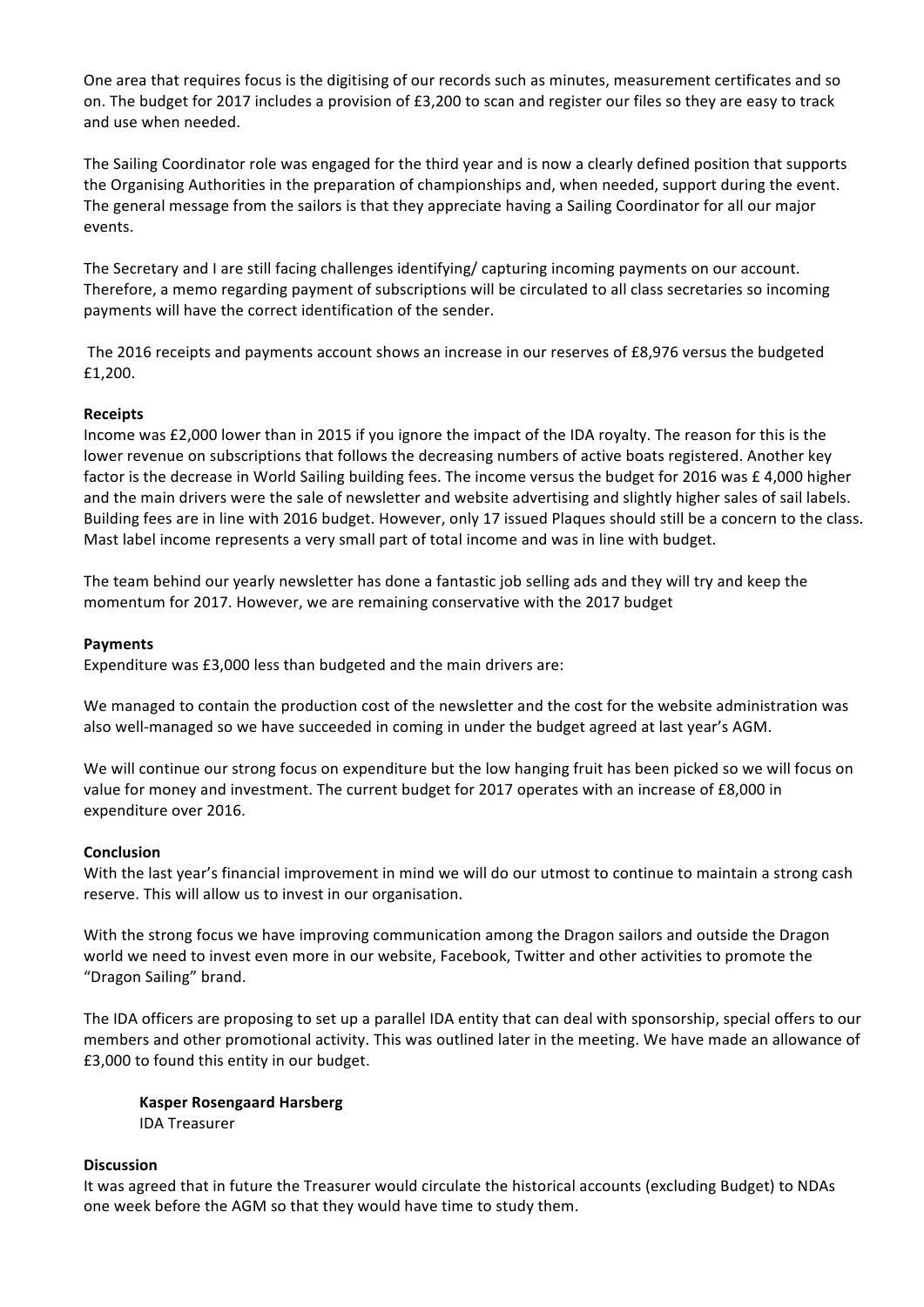There was discussion about whether the IDA should move its currency from sterling to euro. It was decided to monitor closely the effects of exchange rate volatility on the IDA's finances and if necessary move some current account transactions into a euro account. With these amendments the adoption of the Accounts and Budget were proposed by Teuvo Hyvönen, seconded by Anne Garrett and passed by the meeting unanimously.

## **Proposal to increase the NDA annual subscription**

The AGM papers contained a proposal by the Officers to increase the national association subscription for the 2017 season – from £175 to £225 for fleets of up to 15 boats, and for fleets larger than 15 boats, they pay on a per boat basis and the fee would increase from £11 to £15 per boat. This was justified on the grounds of increased expenses on regatta coordination, costs of archiving IDA records and setting up the new entity. However, several delegates objected to the increase. Philip de Koning for Holland and Antigua, and Belgium spoke against raising the subscription without showing a clear plan of how the increase would be spent. There was considerable support for this view and the officers therefore withdrew the proposal to increase the subscription.

The officers agreed to amend the Budget 2017 to reflect no increase in the subscription level; this will result in a projected loss of £450 for the current year.

### **Proposal to set up a corporate entity to handle sponsorship**

IDA Treasurer, Kasper Harsberg, outlined the steps involved in setting up a corporate entity in Denmark to handle future class sponsorship and raise awareness of the Dragon. The proposed legal structure would ensure that there would be:

- No personal liability or financial responsibility for the members
- Allow for all the National Dragon Associations to be members
- Ability to enter into contracts

Steven Vermeire proposed and Teuvo Hyvonen seconded the proposal that the IDA accept in principle the possibility of setting up this entity. This was passed.

The meeting agreed to the next step in this process which is the draft Articles of Association for circulation to the NDAs for consultation and approval.

IDA Vice President Chris Dicker noted that the IDA should receive formal legal and financial advice before committing to registration of the new entity.

The Treasurer outlined the flexibility that exists under Danish law in setting up, and liquidating, such an entity. The set up costs would include registration fees and professional advice and, as noted, an allowance has been made in the 2017 budget of  $£3,000$  to cover this.

## **7. Technical Committee Chairman's Report**

The Technical Committee (TC) had a very busy year. Following the 2015 AGM, a new TC was formed of 3 existing members and 4 new members. In addition to frequent email exchanges they met three times during the year, including a visit to Petticrows yard to conduct a controlled swing test.

They reviewed the following technical issues during the year:

- Implementation of new CR 6.103 Mast Movement at Deck Level
- Removal of spinnaker chutes CR 1.65.4
- Mandatory use of jibs
- Shroud adjustment above deck CR 7.2, 7.3, 7.4. The TC was asked to clarify the CRs regarding shroud adjustments and ensure that methods of adjusting shroud tension (turnbuckles, levers etc.) need to be below deck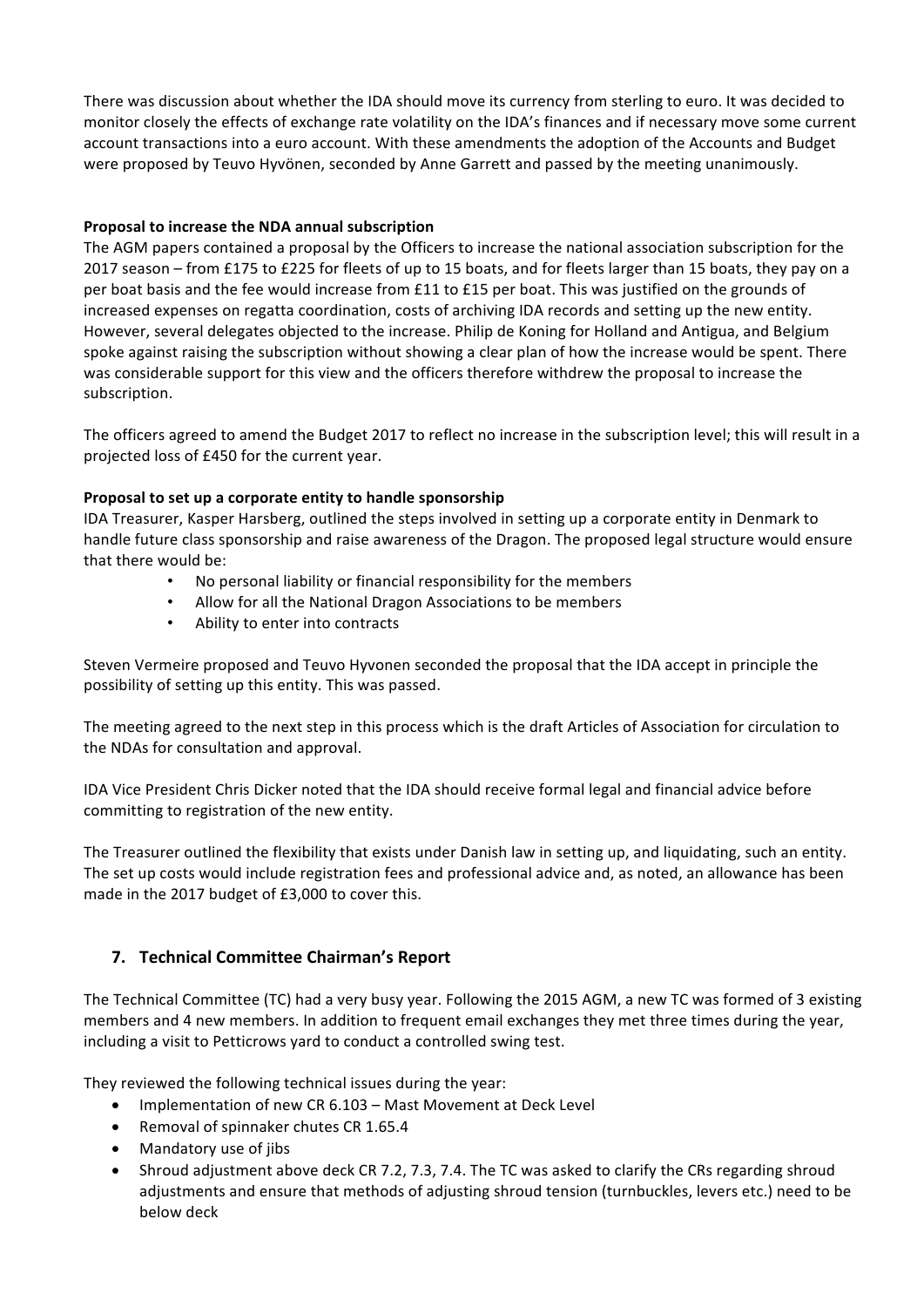Modernisation suggestions  $-$  hiking strops, Mylar sails, bigger spinnakers, longer spi poles

The following Class Rule compliance issues were discussed:

- Weight distribution (CR 2.503 and 2.509) and swing test the TC recommendations not to use the swing test or take random core samples thickness of deck at major regattas were endorsed. The delegates however encouraged the TC to pursue the idea of random checks of hull and deck thickness. The TC was asked to investigate the potential purchase of a device to perform such tests
- The TC issued a reminder to all sailors and OAs that sail numbers cannot be transferred between boats. Competitors are reminded that this is not in compliance with CR 1.83.2. "Each country shall issue sail numbers which shall be consecutive beginning from one. The number shall be preceded by the national *letter(s). Each number shall be used once only."* Each boat should therefore display the sail number which is on its measurement certificate, unless permission is granted by the Race Committee to use a different sail number for a specific regatta.
- Electronic Measurement Forms should be introduced as soon as is practicable. This needs to be approved by World Sailing
- The AGM endorsed a "protest or shut up" policy emphasised by the TC. It was stressed that protesting after an event is not possible. Protests should be made at the regatta according to WS RRS.

## **8. Class Rule Changes**

a. The British Dragon Association proposal to simplify class rules for the construction of hulls was withdrawn due to lack of support from the TC and representatives. Nevertheless, Tim Wilkes, proposing the changes, said that he remains convinced that the Dragon build needs to be simplified, and he expressed a wish that the TC continue to explore how this might come about and report back to the AGM. However, Helmut Schmidt reiterated the findings of the Survey which showed a clear preference to make no fundamental changes to the Dragon; the Chairman said that this would open a Pandora's Box, and the AGM adopted his motion that this issue should not be revisited for at least 4 years to avoid continued uncertainty which has a negative effect on new boat orders.

*Following this discussion Philip de Koning* (Netherlands) took the opportunity to present a beautiful edition of a *History* of the Dragon (in Dutch) to Chairman Vasily Senatorov. He said that our beautiful classic boat had survived almost 90 years and that it was not in the spirit of the class to make fundamental changes to the *construction.* The Chairman expressed his sincere thanks to Philip and the Dutch Association for this gift, and he *noted the sentiments expressed.*

- b. All the Rule Changes attached in Appendix 2 were approved unanimously at the meeting with no amendments and will be submitted to World Sailing for approval. These proposals are in the main intended to tidy up rule wordings where ambiguities may exist. These changes are summarised as follows:
	- I. CR 1.65.4 This new rule requires boats that have spi chutes removed to have a 4.5 kg corrector weight fitted
	- II. CR 2.505 is a simplification of a redundant rule which will reduce building costs
	- III.  $CR$  3.25 is amended to further clarify the meaning of the term 'fair curve'.
	- IV. Cr 6.103 and CR 6.104 are amended to comply with a WS ruling to remove rules that appear in brackets, and to harmonise existing wording.
	- V. CR 7.20 and 7.30 are amended to remove ambiguity about the intention to exclude any possibility of having chain plates and possible adjustment of the shrouds above the deck.
	- VI. CR 9.22 is amended to clarify sail measurement points
	- VII. CR 11.10.6 is amended to legalise the compasses in use today on almost every Dragon
- c. The French Dragon Association proposal to permit use of GPS was not passed
- d. The TC plan to digitise measurement forms, certificates and archive documents was approved and the costs for this are included in the 2017 budget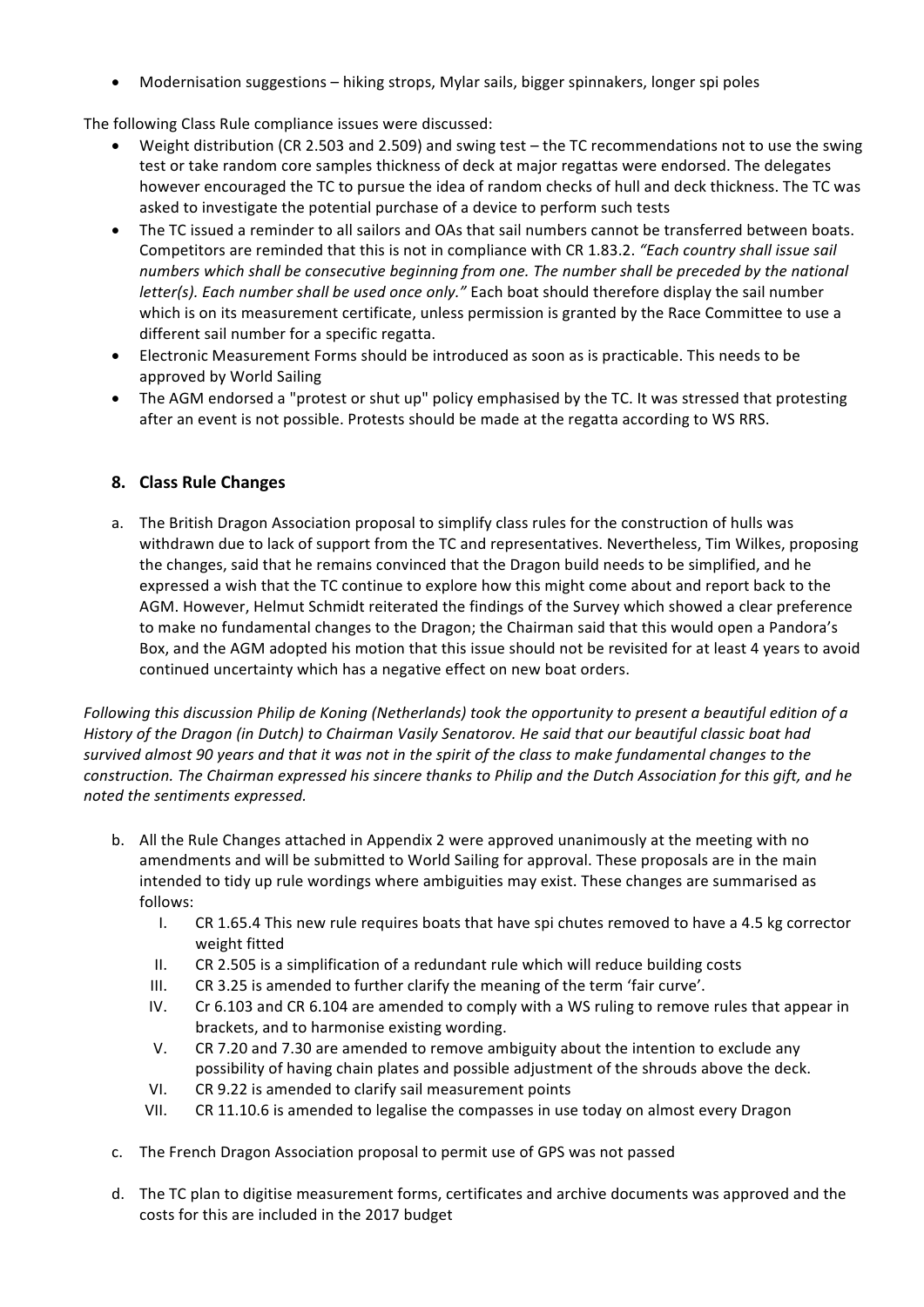# **9. Championship Regulations Proposed Changes**

- a. The Russian Dragon Association proposal to relax the rules on coach and support boats (approved in 2015), was not passed
- b. The Russian Dragon Association proposal to change the Corinthian status of some sailors was withdrawn
- c. The Russian Dragon Association's proposal to formalise IDA involvement in onshore event organisation at major championships by appointing an official to do this was not passed but the AGM agreed that onshore assistance may be offered to regatta organisers as an option at each Organising Authority's expense. This offer would be communicated to NDAs organising major events.
- d. The French (AFD) proposal to give the Race Officer discretion to instruct the competitors to use a jib instead of a genoa above a certain wind strength was withdrawn due to lack of support (for the second year in a row). The TC said that in their opinion it would be expensive and complex to introduce.

# **10. Championship Rules Proposed Changes**

The Officer's proposal to change the number of races at a European Championship to 8 races, and the Worlds to 10 races – effective  $2017 -$  was passed unanimously.

## The new wording for Rule 23 (Europeans) is

The Championship shall take place over 5 days and comprise 8 races. Only one race shall be scheduled for the *first and last days.* A maximum of 6 races shall be scheduled on the 2nd, 3rd, and 4th days. It is recommended *that* there be no more than 2 races per day, but the schedule may be amended during the regatta to hold more *than* 2 races on any day if needed to complete a minimum regatta series. If 5 or more races are completed there will be one discard. There will be no discard if only 4 races are completed. If fewer than four races can be sailed *the trophy shall not be awarded. A spare day cannot be scheduled for the last day of the series.* 

## The new wording for Rule 23 (Worlds) is

The Championship shall take place over 6 days and comprise 10 races. Only one race shall be scheduled for the *first and last days. A maximum of 8 races shall be scheduled on the 2nd, 3rd, 4th, and 5th days. It is* recommended that there be no more than 2 races per day, but the schedule may be amended during the regatta *to* hold more than 2 races on any day if needed to complete a minimum regatta series. If 6 or more races are *completed there will be one discard. There will be no discard if only 5 races are completed. If fewer than five* races can be sailed the trophy shall not be awarded. A spare day cannot be scheduled for the last day of the *series.*

# **11. Policy Proposals**

- a. The American proposal to commit in principle to sending an IDA officer to attend a non-European national event was approved.
- b. The British DA proposal to give the Corinthian Regatta formal IDA recognition was approved. For 2017 the Secretary would approach a number of host countries to see if they might offer to host the event as part of a suitable existing regatta. In future it is intended that the event will be bid for in the same way as other championships. The IDA committed to providing the Sailing Coordinator to assist.

# **12. Championship Rota**

As the Chairman outlined in his report, the venues for Grade 1 events in 2017 will change. Next year the circuit will start in January in Australia, come to Europe in February to Cannes, go further in April to Cascais where the WC will be carried out in June and then after Kuhlungsborn in July come down to Lake Garda in early October. As already noted, Douarnenez is organizing the French Open at the beginning of May and has agreed to skip 2017's Grade One for one year, organising it in 2018 again.

The Chairman commented that the Executive Board needed to be flexible in its approach to selecting venues for the Grade One circuit, with a view to finding the best venues to attract the greatest number of Dragon sailors.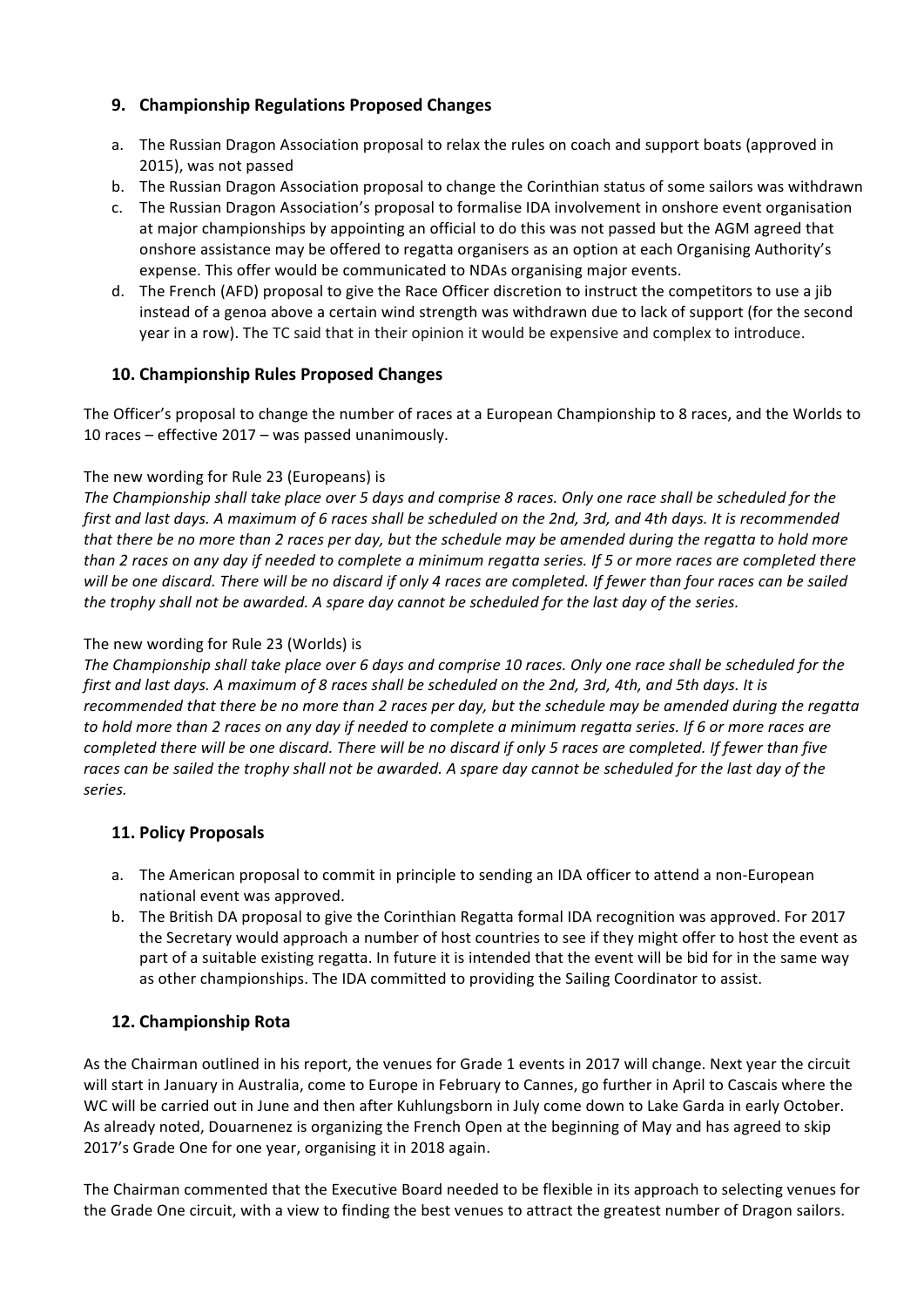The OAs for 2017 major events were reminded to advise the names of the jury members and PRO to the IDA at the earliest opportunity. The AFD was asked to check the St Tropez dates were not the same week as the Porsche Rally.

Short presentations were made by Hungary (Europeans) and Finland (GC) on preparations.

The AGM agreed that adding the 90<sup>th</sup> Anniversary Regatta in Cannes to the schedule in 2019 would create extra pressure on regatta attendance; therefore, the officers proposed that we would drop the 2019 Europeans and this was approved. This anticipates the decision taken in 2015 to revert to holding the Europeans every second year (alternating with the Worlds) from 2020 onwards.

\*\*There were 6 candidate countries for the 2019 Gold Cup and therefore it was decided to ask the candidate national associations to submit more detailed applications (according to the Regatta Regulations) by the 25 November 2016. A decision will be made by email vote by the national associations by 20 December 2016.

The officers noted that the GC 2019 must take place before July 15th of that year to avoid competing for entries with the 90th anniversary regatta in September.

| Year             | <b>Worlds</b>                    | <b>Europeans</b>                       | <b>Gold Cup</b>                    |
|------------------|----------------------------------|----------------------------------------|------------------------------------|
| <b>Confirmed</b> |                                  |                                        |                                    |
| 2017             | <b>Portugal (Cascais) 9 - 17</b> | <b>Switzerland (Lake Thun) 14 - 19</b> | France (St Tropez) 12 - 20 October |
|                  | June                             | <b>August</b>                          |                                    |
| 2018             |                                  | <b>Hungary (Lake Balaton) Early</b>    | <b>Helsinki (Finland)</b>          |
|                  |                                  | June                                   |                                    |
| 2019             | <b>Australia (Freemantle)</b>    |                                        | **France, Italy, UK, Spain,        |
|                  |                                  |                                        | Netherlands, Portugal              |
| 2020             |                                  | Palma                                  | <b>Ireland (Kinsale)</b>           |
| To be            |                                  |                                        |                                    |
| confirmed        |                                  |                                        |                                    |
| AGM 2017         |                                  |                                        |                                    |
| 2021             | Germany                          |                                        | Belgium                            |

## **13. Election of officers**

José Matoso was honoured by the AGM on his retirement as Vice Chairman IDA after 4-year term and Vasily Senatorov thanked him for his service to the applause of the delegates.

In order to fill this vacancy, the officers proposed Marc Castagnet (Hong Kong) as new Vice Chairman IDA and he was elected unanimously. Stephane Baseden, having served a two-year term was re-elected as Vice-Chairman for a further 2-year term.

## **14. Date and venue for 2017 AGM**

The 2017 AGM will be held in the Société Nautique de Saint-Tropez (by kind permission) on Saturday 21 October at the end of the Gold Cup. This will allow the delegates the opportunity to meet and talk to many of the regular competitors.

**Tim Pearson Secretary IDA November 2016**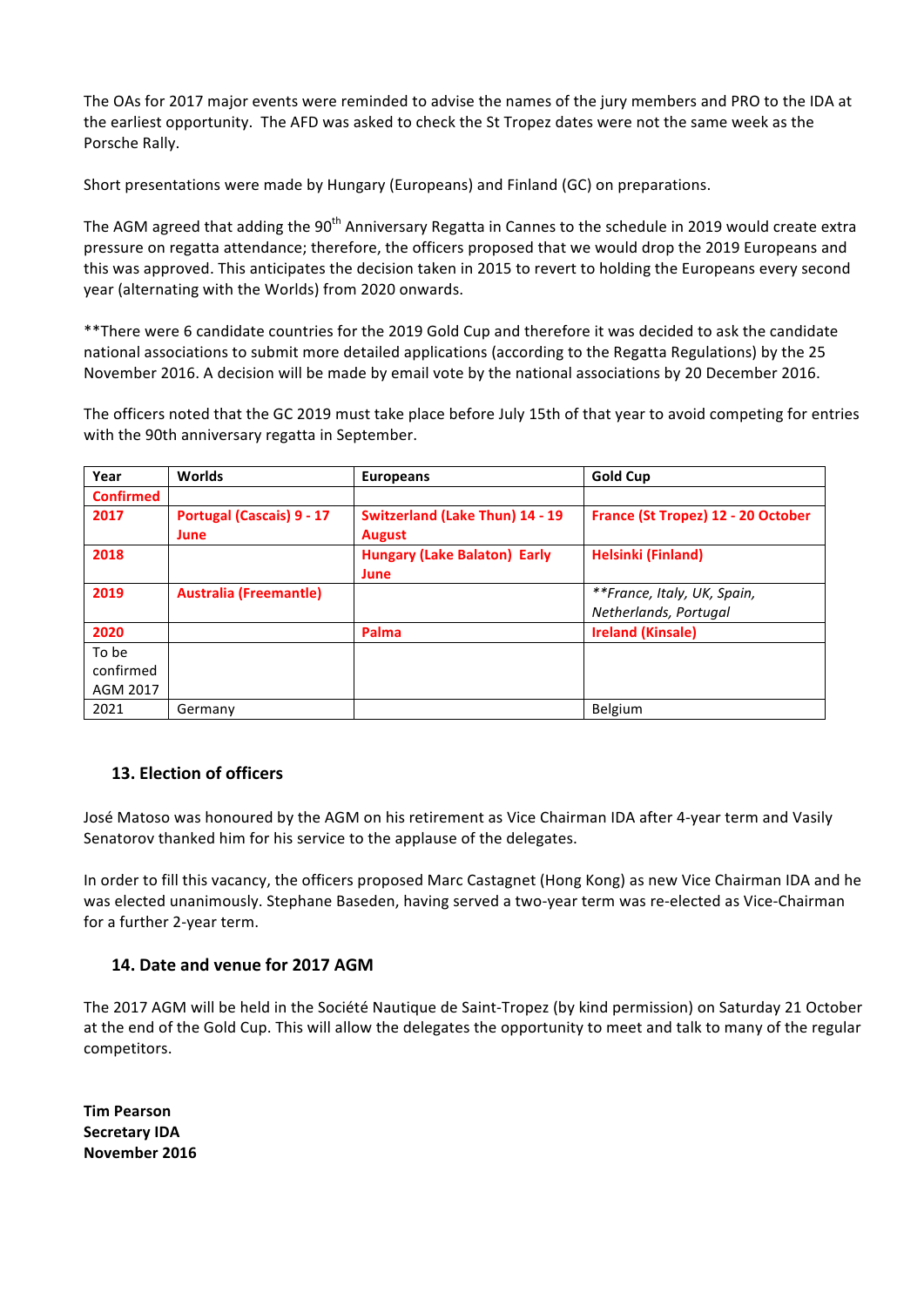# **Appendix 1**

## **Highlights**

- First ever survey of its kind for the IDA in its almost 90-year history
- The response rate was extremely high nearly 500 representing more than a third of registered Dragons worldwide (1,350)
- The IDA's role is generally perceived very positively
- Majority want no substantial changes to boat
- Majority want the IDA to support Corinthian only regattas
- The Class is broadly based and strong, but needs to address the challenges to its future

## **Basic survey data**

- Truly international  $-27$  countries responded
- Biggest number of responses from Germany, France, GB, Australia, and most European countries
- $\bullet$  90% male
- 60% aged  $45 64$ ; 24% over 64
- 96% Corinthian
- Hugely experienced sailors in many classes and 62% sailing Dragon for more than 10 years

## **The fleets**

- Two-thirds sail in local fleets with 16 or fewer boats
- Fleet sizes fluctuate One third bigger than 3 years ago; one third smaller; one third same size

## **International racing**

- Two-thirds would like to reach a higher level of competition ……. but some concerns about boat/crew not being competitive,
- cost of travelling,
- too much aggression at higher levels, and lack of social/fun
- 63% do not feel there should be any restriction on the number of professionals aboard, with around a third saying that they think pros contribute to the high standard of racing

# •

- **The IDA**
	- High level of usage and satisfaction with the IDA website and Yearbook
	- But 44% feel that communications generally could be improved
	- High level of satisfaction with the way the IDA manages the principal international racing programme
	- But more than half think improvements could be made in way IDA promotes class to help it grow

## **Major challenges**

- Need to attract younger sailors to the class
- Real (or perceived) high costs of ownership
- Overall decline in racing participation (in Dragons and other classes)
- Perception that professional involvement  $=$  too hard to compete

## **Major opportunities and ideas to make Dragon more attractive / successful**

- Actively promote at the club level
- More marketing / PR at a national and international level
- Actively approach young sailors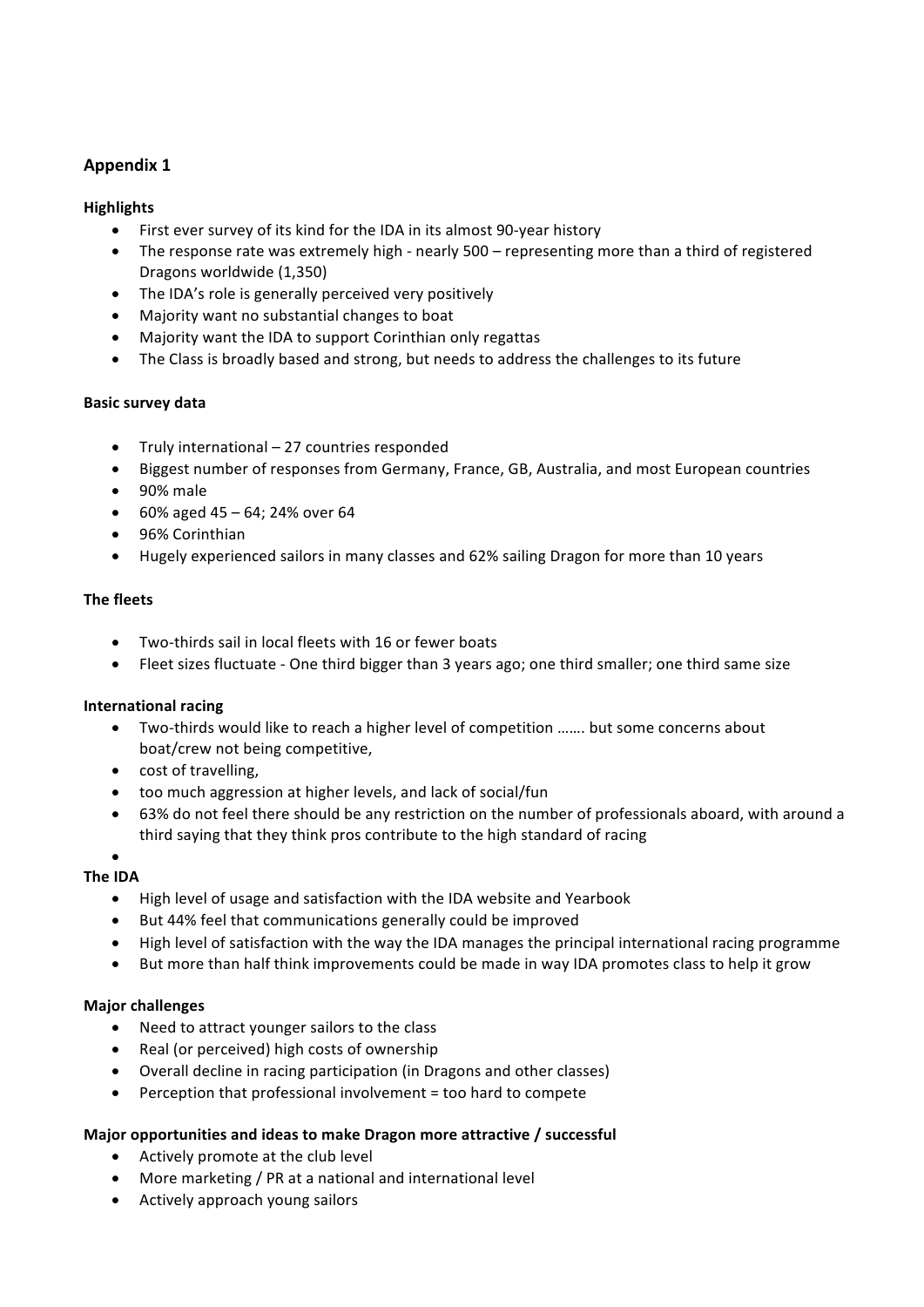- Encourage more Corinthian-only participation
- Hold events at new attractive venues
- Control costs of Dragon ownership
- Enforce strict one-design rules
- Encourage socialising / camaraderie

### Top reasons people give why some fleets are growing

- Vibrant local fleets with strong leadership
- Strong local event calendar with good social activities
- Local efforts to control costs of ownership
- Hosting a future championship creates growth

### Top reasons people give why some fleets are in decline

- Real (and perceived) high cost
- Lack of leisure time for sailing
- Aging sailor profile not being replaced by younger sailors
- Too much competition from other classes

### **APPENDIX 2**

**2016 RULE ALTERATIONS.** As passed by the IDA AGM on the 22 October 2015 **Subject to confirmation by World Sailing** 

#### **CR 1.65.4 New Rule, concerning removal of Spinnaker Chutes**

1.65.4 Yachts having their Spinnaker chute removed after first certification shall either be re-swung in accordance with CR 10.20, or have additional corrector weights of not less than 4.5kg fixed not less than 300mm forward of Station 4. CR 10.40 applies in this case.

**Reason:** Dragons frequently are having their Spi-chutes removed, which alters the longitudinal weight distribution, requiring either re-swinging or compensation for the loss of weight in the bow area as specified above. Re-swinging can only be done at a certified builder, who has the necessary equipment to do so, which is not always practical, therefore the simple 4.5kg solution above has been introduced.

### **CR 2.505 Inner Moulding extend of, Measurement Form, Item 34**

### **Existing wording:**

"Does the inner moulding extend at least from station 5 to  $11$ ?"

### **Alter existing wording to:**

"The inner moulding shall extend from the aft BHD, to the forward BHD."

**Reason:** This requirement came in to being when Bulkheads were not required. Now BHDs close to the stations 5 and 11 are a requirement and it technically makes no sense to extend the inner moulding beyond these BHDs. It adds unnecessarily to the building costs and complications. Now, the inner moulding and BHDs could be moulded in one piece, which might reduce building costs.

#### **CR 3.25 Cabin and Cockpit Sides**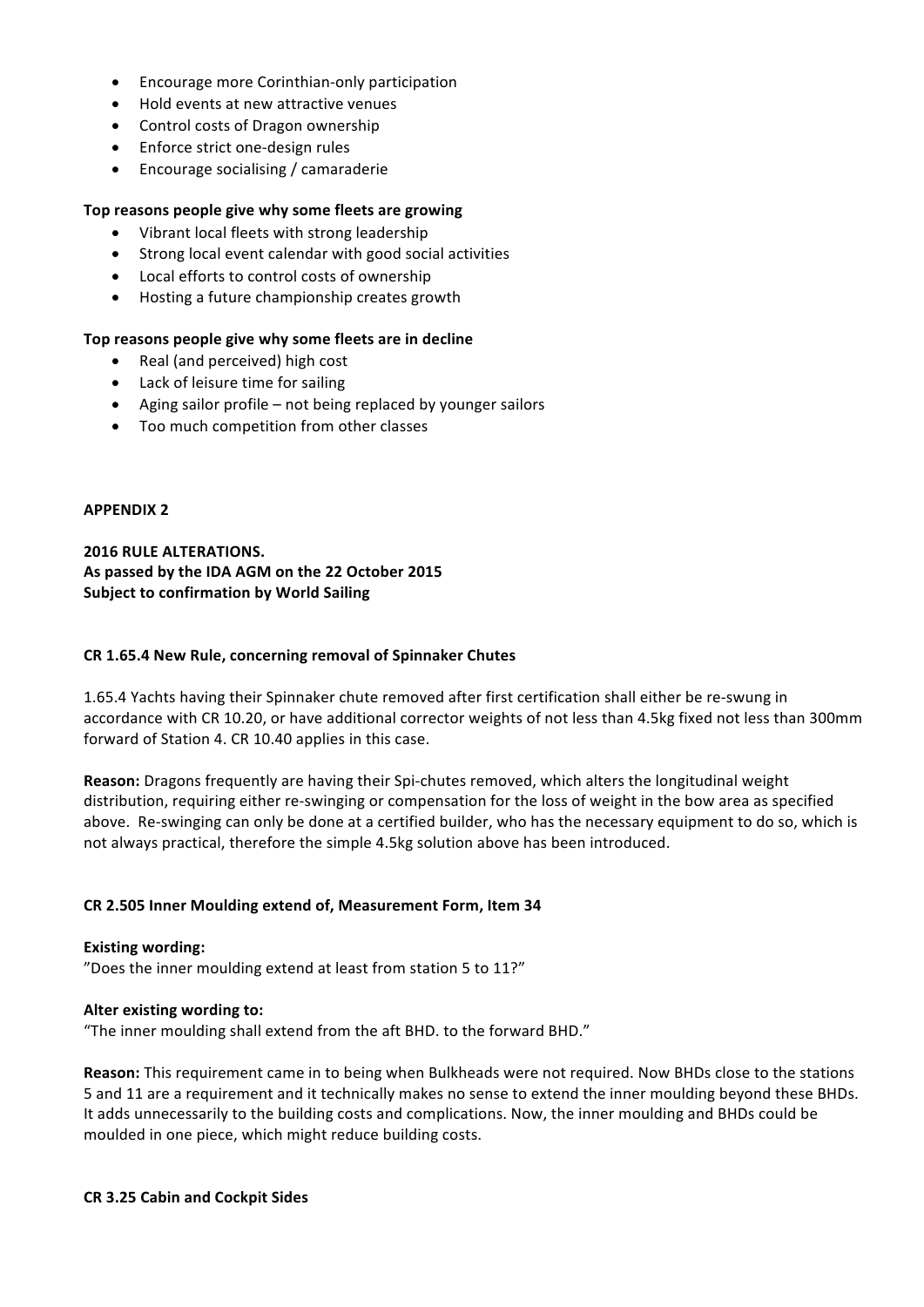### **Existing wording of sentence 1 of this Rule now reads:**

"The cockpit coaming shall fair in to the cabin sides"

### Alter existing wording of sentence 1 of this Rule as follows:

"The sides of the cabin and cockpit coaming shall be a fair and continuous curve. A maximum gap of 10mm between the fair curve and the surface of those sides will not be considered as a contravention of this rule." The following part of the rule shall stay as is...

**Reason:** There was disagreement about the meaning of the word "FAIR" and its implications and it appears so, that this rule has to be re-written as above to take out any obscurity.

### **CR 6.103 Mast movement Marks on Deck.**

#### **Existing wording:**

**"A** mark (made from metal or plastic plate) 50mm measured fore and aft and 20mm athwartships shall be fixed on the deck on each side of the mast opening, in such a position that the foreside of the mast shall not be outside nor be capable of being moved outside the limits of this marks.

#### Alter existing wording of this rule as follows:

"A durable mark of optional material, of 50mm longitudinal and 20mm athwartships dimension, in colour clearly contrasting with the surrounding area, shall be fixed on deck on each side of the mast opening in such position, that the foreside of the mast shall not be capable of being moved outside the limits of these marks."

#### **CR 6.104 Forestay movement Marks on Deck.**

#### **Existing wording:**

**"** Another mark ( made from metal or plastic) 76mm measured fore and aft shall be placed as close as possible to the yacht's centreline with its forward edge 1860 forward of the after end of the mast marks. See Diagram on page 22.

### Alter existing wording of this rule as follows:

"An additional durable mark of optional material, of 76mm longitudinal and 20mm athwartships dimension, in colour clearly contrasting with the surrounding area, shall be fixed on the deck as close as possible to the yachts centre line, with its forward edge 1860 forward of the aft edge of the mast marks. See Diagram on Page 22. "

#### **Reason:**

Housekeeping and shortening as well as harmonising existing wording. It is irrelevant of which material these marks are made of, as long as they are in a clearly contrasting colour to the surrounding deck. Furthermore, World Sailing does not want to see any Rules in brackets.

#### **CR 7.20 Shrouds**…

### **Existing wording:**

Shrouds or their extensions shall intersect or pass through the deck with their inner side not less than 700 mm from the yachts centreline and shall be attached to steel chain plates inside the hull. The fore and aft position of the shrouds at the deck and their position relative to each other is optional.

### Alter existing wording of this rule as follows:

Shrouds shall pass through the deck with their inner sides not less than 700 mm from the yachts centre line and shall be attached to steel chain plates inside the hull. The fore and aft position of the shrouds at the deck and their position relative to each other are optional.